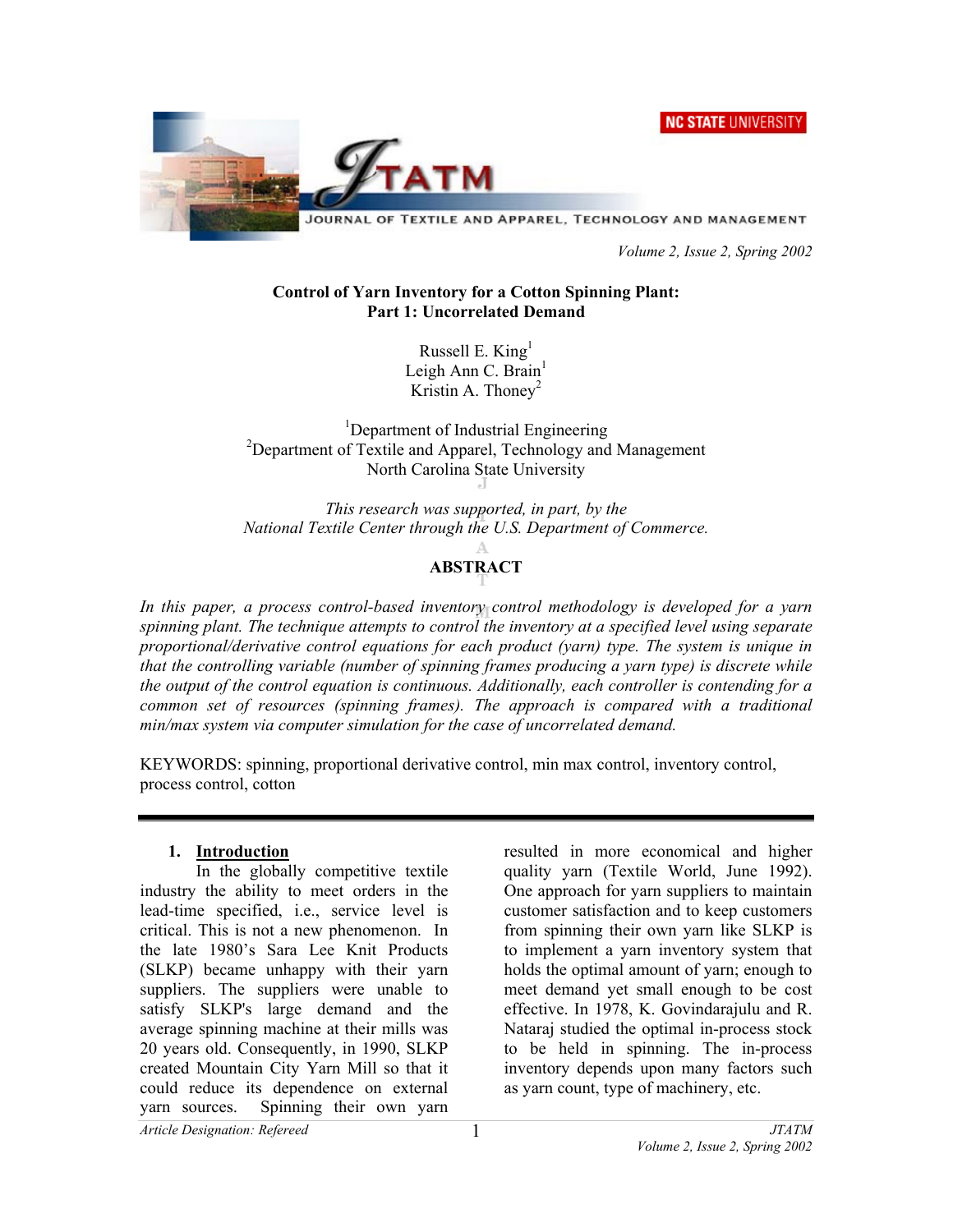Establishing inventory control is a necessity for reducing costs and optimizing the use of limited resources. Inventory is often the single largest asset and is a large portion of the working capital in a company. Some stock is necessary because of the highly competitive nature of the textile industry, which can result in rapid deterioration of their stocks (Bartnik, 1989). It is also necessary due to machine down time, maintenance trouble, and quality problems. Inventory can be excessive as well as inadequate. Excess inventory may result in selling pressure (Velliangiri et al., 1991). Textile mills which use modern management science tools find that the most profitable area to optimize and control is inventory (Dudeja, 1981). Some conventional techniques used in the cotton industry are stock levels and the economic order quantity (EOQ). Stock levels for safety stock, minimum and maximum stock, and reorder points avoid excess holding of inventory while minimizing stockouts. EOQ optimizes total inventory cost. The optimal level of inventory should consider forecast demand, product life, supply, price, and competitor attitude (Velliangiri *et al*., 1991).

 Spinning plants that have routine manufacturing with the same yarns can be modeled as make-to-stock systems. With make-to-stock plants, more emphasis and control is required of production levels than in a make-to-order plant, but it is often easier to respond quickly to customer orders. The final products from the spinning plant are simply yarn of a given count and twist. Although a given product can be used to create a variety of apparel items, changes in the original demand forecast with regard to these attributes do not affect the spinning plant. However, the plant must be able to react quickly to changes involving demand in a whole product line by producing either more or less yarn of a certain count and twist. Standard techniques to determine feedback and corrective action in make-tostock plants are forecasting, materials requirement planning (MRP) with timephased order points, capacity requirements

planning (CRP), I/O control, work center loading, and daily dispatch reports. While these techniques are valuable in determining deficiencies and surpluses in inventory, they do not determine the allocation of resources.

To do this, a multi-product linear programming (LP) model with limited resources may be used. It can determine the amount of product to be produced in a given period. However, it assumes a known demand. Its goal is to minimize costs. The 1 product production LP model allows projected demand to differ from actual demand but allows only for one product and has no capacity limitations. For a plant to have successful production planning, a combination of these two, i.e., a multiproduct, limited resources model is needed.

 One approach is to use min/max J. control, i.e., maintain the level of inventory within a specified range. With the min/max T algorithm, the maximum level of inventory is based on storage constraints and carrying costs, while the minimum level is chosen to egs. control stockouts. The inventory level is M checked on a user-specified frequency to see if it is above the maximum level. If so, production is stopped until the inventory falls below the minimum level.

There are two types of parameters that characterize the control. The first parameter specifies whether or not some frames are *dedicated* to high volume yarns. If so, those yarns whose average demand rate exceeds the production rate of a frame are assigned dedicated frames. For example, if the daily demand rate for some yarn is 50,000 lbs. and the daily production rate per frame is 15,000 lbs. then 3 frames would be dedicated to this yarn yielding a dedicated capacity of 3\*15,000=45,000 lbs./day. The difference (50,000-45,000=5,000 in this case) would be made up on the frames not dedicated to some yarn. These frames are referred to as *scheduled frames*. The second parameter of the min/max algorithm is the target range. This refers to the difference between the maximum days of supply target that signals a stop in production of the yarn and the minimum days of supply target that signals resuming production of the yarn.

A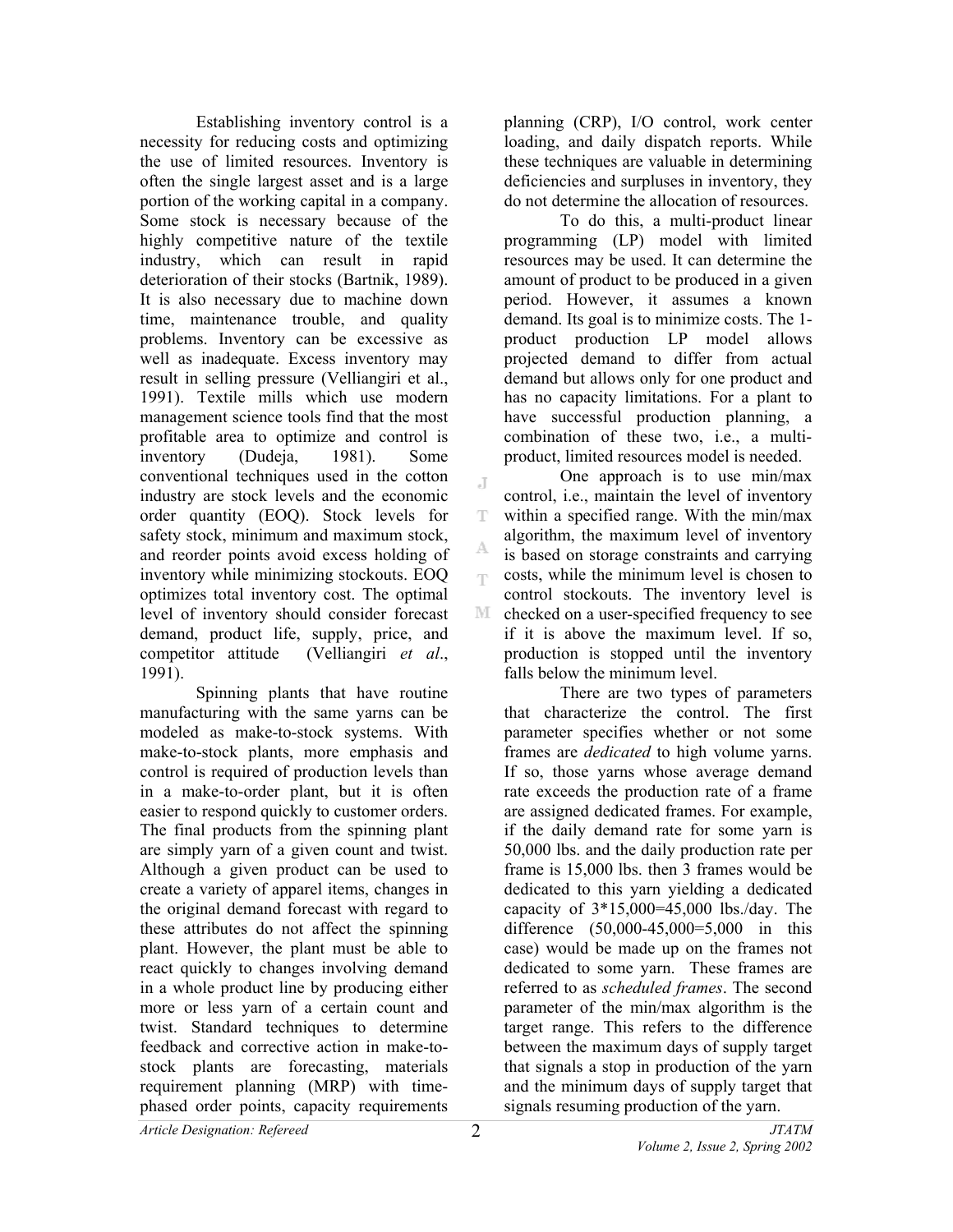Scheduled frames are assigned yarns and operate individually. Priority on these frames is given to the yarn with the smallest net inventory position (NIP). The NIP of a yarn type is the estimated supply in inventory if the yarn is not scheduled to run on this frame. By regulating NIP, the algorithm controls the yarn in stock.

 An alternative to the min/max system is to use a single target level. In this paper a proportional-derivative (PD) process control-based control algorithm is developed to keep the inventory level for each yarn as close as possible to the target using the NIP values. It is implemented using all frames as scheduled frames.

Process control is designed to control a continuously ranging system variable using a continuously ranging control variable. However, in this paper, we apply process control using multiple, discrete control variables, namely number of spinning frames running a given yarn. Since each yarn is competing for systems resources (frames), the algorithm must also handle contention issues when more frames are demanded than exist in the facility. Performance of the PD method is compared to that of the min/max algorithm in controlling the inventory of a simulated spinning cotton plant and to analyze the robustness of PD process control.

### **2. The Model**

 To compare the PD algorithm with a min/max algorithm, a stochastic simulation has been developed (Powell, 1993). It models a cotton spinning plant that produces *n* different yarn types. Each product is specified by a given yarn count. The plant has *m* spinning frames each with *s* spindles that are operated *h* hours a day, *d* days a week. Yarn type *i* is produced on a spinning frame at a rate of *ri* lbs/spindle/day. Upon doffing, there is a  $d<sub>c</sub>$  day coning/inspection delay. The yarn is then placed into inventory and is ready to ship. As previously discussed, spinning frames can be either *dedicated* or *scheduled*. A dedicated frame is assigned a yarn type at the start of the simulation and produces only that yarn. A scheduled frame is re-assigned a yarn type periodically (every ∆*t* time units) based on the need at that moment. A changeover delay is incurred on scheduled frames when switching from one yarn type to another. Both dedicated and scheduled frames may be idle or busy.

 The rate of customer orders arriving each day is  $\lambda$ . Each order is randomly assigned a yarn type from a yarn mix distribution and an order quantity from an order size distribution with average order size  $O$ . There are two types of customer orders: contract orders and spot orders.  $\kappa$ represents the percentage of total orders that are contract orders. Contract orders are placed by the plant's regular customers and arrive once per week. Spot orders are generated by infrequent customers and arrive at any time during the week with exponentially distributed inter-arrival times.

 Orders are filled each day with a maximum of *x* orders filled per day to reflect shipment capacity. All remaining orders are filled at the end of the week if stock allows. No shipping is done on weekends. Contract orders have priority over spot orders, and older orders have priority over newer orders.

 The plant is operated as make-tostock where the user specifies the average safety stock in terms of days of supply *D*. From this, the overall desired yarn inventory level in pounds of yarn, *Y*, is calculated and a portion of it,  $y_i$  is assigned to each yarn type. The goal is to satisfy customer orders within a target lead-time, as well as keep the inventory at the user specified level.

## **3. PD Process Control**

### **3.1 The Algorithm**

 The PD algorithm is implemented every ∆*t* time units. At time *t* it calculates yarn *i*'s NIP value, NIP*i*(*t*), and compares it with its target level,  $y_{tar,i}$ . The difference is called the error,  $e_i$ . By adjusting the number of frames running each yarn, the PD

 $\mathbb T$ 

T

Å Ŧ

M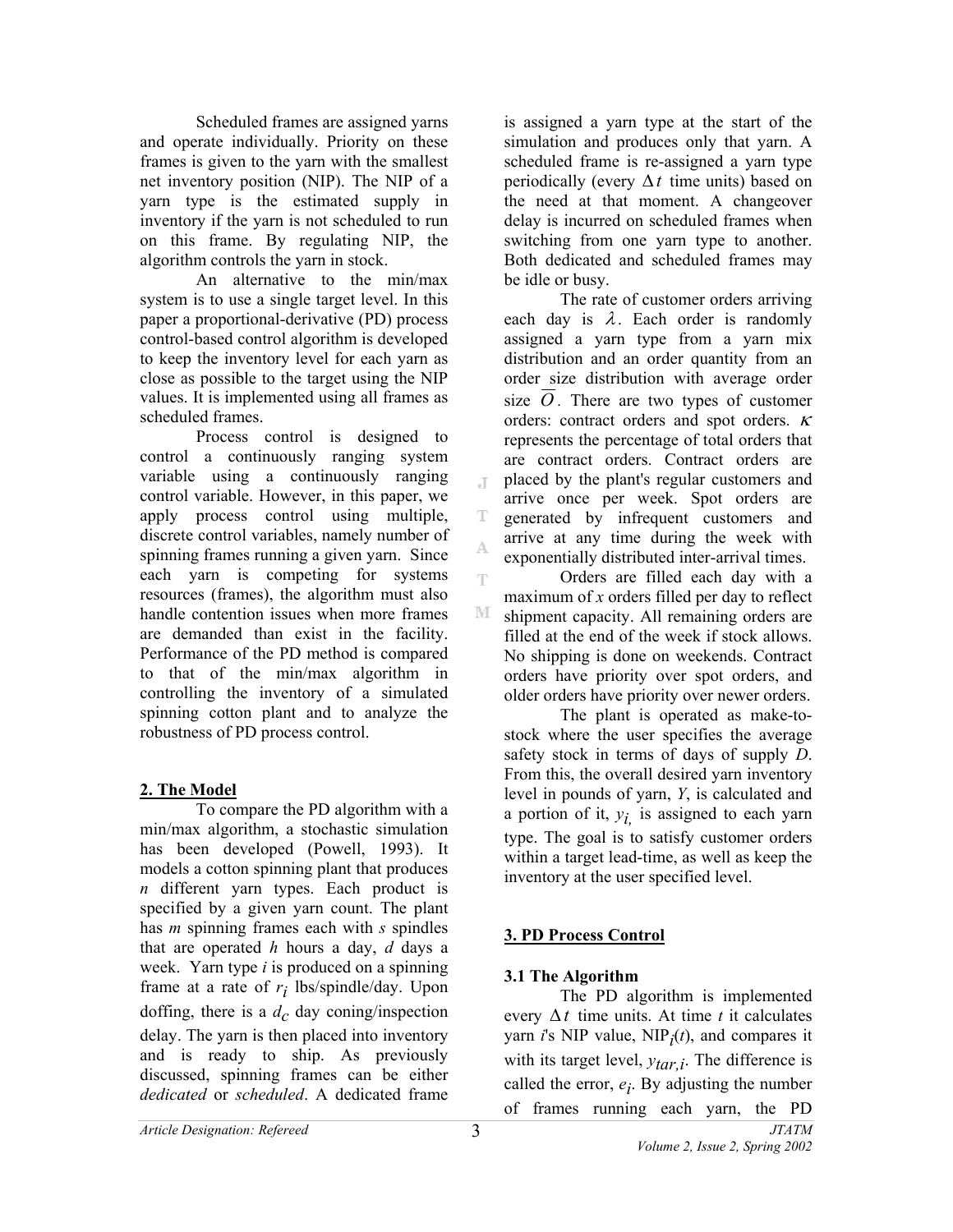algorithm attempts to alleviate the error within a user-specified amount of time. The algorithm uses process control to regulate the inventory (see Johnson 1984).

For each yarn type  $i$ , NIP $_i(t)$  is effectively a continuous function of time, including the current number of frames running yarn type  $i$ ,  $N_i(t)$ , spindle efficiency, *E*, frame setup times, *S*, and customer order attributes, *Fo*, (number of customer orders, order sizes, product demand mix), i.e.,

$$
NIP_i(t) = F(N_i(t), E, S, F_o).
$$

Variation in these variables is responsible for creating error (actual level - desired level) in NIP. Because of uncontrollable demand variations, it is virtually impossible for the system to be error-free. Thus, the objective is to minimize the error.

 The number of frames running type  $i$ ,  $N_i(t)$ , is the controlling variable for NIP<sub>*i*</sub>(*t*) because it is the only variable that influences  $NIP_i(t)$  that can also be altered by the spinner. There is a separate control equation for each yarn type. Since there is a limited number of spinning frames, contention may occur when the total number of frames required for all yarns exceeds *m*, the total number of frames. In this case, frames are allocated individually based on the expected time until stockout, which is a function of  $NIP<sub>i</sub>(t)$  and the average daily demand rate for yarn type.

 Process control uses a repetitive procedure that involves feedback. Figure 1 is a diagram of the steps involved. The model attempts to control a continuous variable (NIP*i*(*t*)) using a discrete, capacitated control variable  $(N_i(t))$ . Steps 1 through 4 are repeated every ∆*t* time units and are described below.





#### *Step 1: Measure the Controlled Variable*

A raw measurement must be taken of the controlled variable. This is simply the value of  $NIP_i(t)$  at the time the algorithm is being executed.  $NIP_i(t)$  is defined as the current inventory level in terms of pounds of yarn,  $INV_i(t)$ , plus any work in process,  $WIP_i(t)$  minus any outstanding orders for yarn *i*,  $β<sub>i</sub>(t)$ .

 $NIP_i(t) = INV_i(t) + WIP_i(t) - \beta_i(t)$ 

*Step 2: Calculate the Error* 

J Ŧ

A

Ŧ

 $NIP<sub>i</sub>(t)$  is compared to the target inventory

level,  $y_{tar,i}$ , and the error is calculated. Positive error indicates that there is too much yarn in inventory, while the error is negative when there is not enough yarn.

$$
e_i(t) = \text{NIP}_i(t) - y_{tar,i}
$$

*Step 3: Compute the New Controlling*  M *Variable* 

The error must be translated into the controlling variable's units in order to correct the error. In other words, pounds of yarn must be translated into number of running frames. PD (proportional derivative) control is used which attempts to modulate the inventory by considering the size and slope of the error curve. The control formula has a constant, proportional, and derivative term. Because the controlling variable is a discrete variable, this value is rounded.

$$
c_i(t) = c_{o,i} + c_{p,i}(t) + c_{d,i}(t)
$$

Constant Term,  $c_{0,i}$ : This term is the number of frames needed to maintain *NIPi* at the target level when the error is zero. In other words, it is the number of frames needed to meet the expected daily demand and is defined as:

$$
c_{o,i} = \frac{\lambda \overline{O} p_i}{s r_i E}
$$

where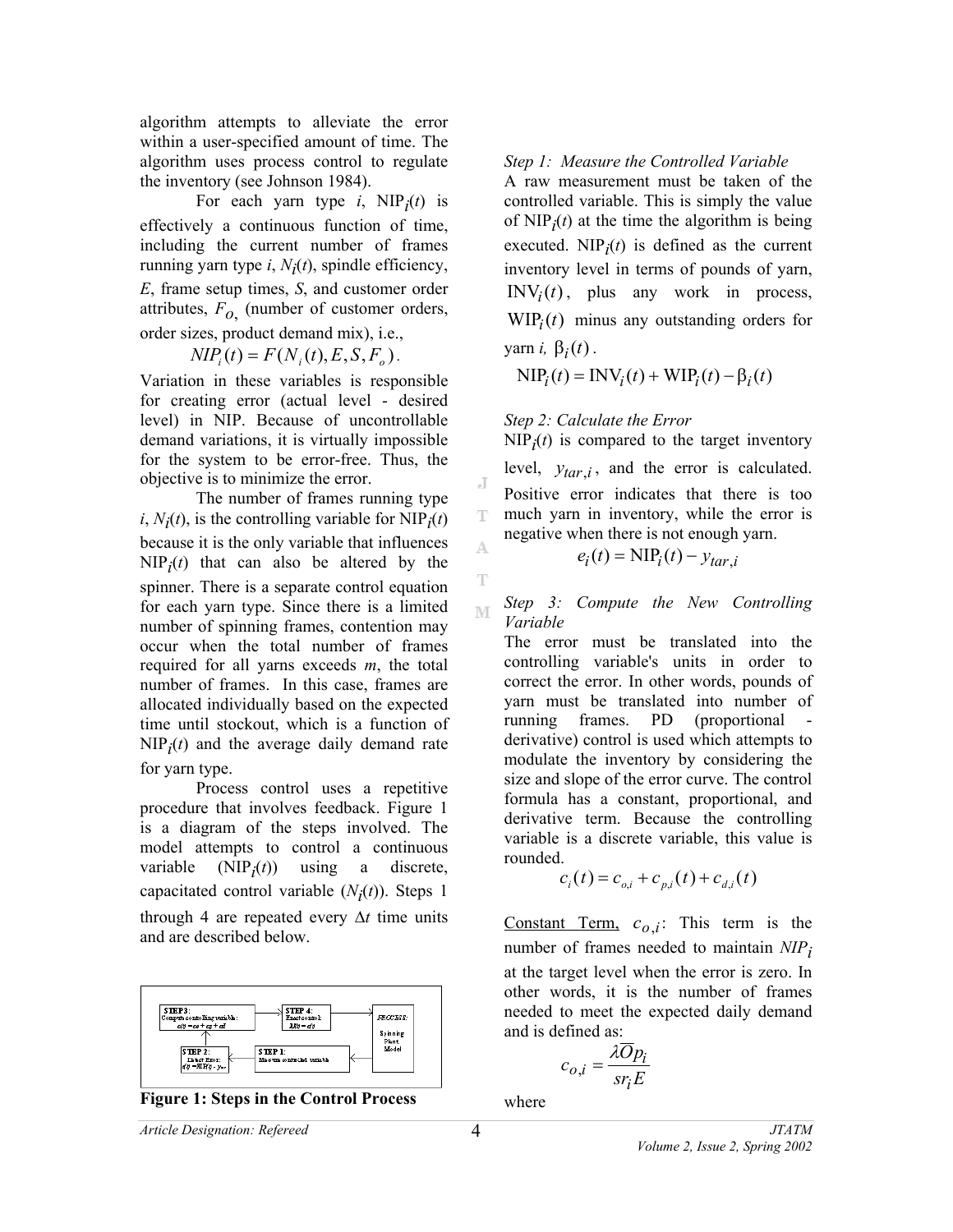- $\lambda$  = expected number of orders/day,
- $\overline{O}$  = expected order size,
- $p_i$  = percentage of total demand that is for yarn type *i,*
- *s* = number spindles per frame,
- $r_i$  = production rate in terms of lbs./spindle day, and

 $E =$ spindle efficiency.

Proportional Term,  $c_{p,i}$ . This term attempts to correct deviations from the desired level of the controlled variable in amounts directly proportional to the error, i.e.,

$$
c_{p,i}(t) = K_{p,i}e_i(t)
$$

where  $K_{pj}$  is a proportionality constant for yarn type *i* (with units of frames/lbs)

$$
K_{p,i} = \frac{1}{\Delta t c_1 s r_i E}.
$$

The larger the absolute error, the more frames that should be allocated/deallocated. This term translates the error in terms of pounds of yarn into the equivalent number of frames required to make up that error. An input parameter,  $c_1$ , specifies the number of ∆*t* periods in which to make up the error. In other words, it determines how reactive the controller is to the observed error.

Derivative Term:  $c_{d,i}$ : The derivative term is based on the time rate of the change of the error, i.e.,

$$
c_{d,i}(t) = \frac{K_{d,i}(e_i(t) - e_i(t - \Delta t))}{\Delta t}
$$

where the proportionality constant

$$
K_{d,i} = \frac{c_2}{sr_iE}
$$

and  $c_2$  is a number relating how important it is for the slope of the error to be zero. ( $c_2$  = 0 implies having a slope of zero is not important,  $c_2 = 1$  implies having a slope of zero is very important.). This term is not concerned with the actual error, but with the rate at which the error is changing, i.e., the slope of the error function at the current time. This factor attempts to stabilize the inventory level by making the slope of the error function equal to zero. Even if the error at the present time is zero, there may still be an influence due to the momentum of the system. The logic behind the derivative term is that if the slope is increasing/decreasing there is a high probability that it will continue in that direction and therefore, fewer/more frames should be allocated to account for the observed tendency.

Integral Term: An integral term may also be included (PID control) that is based on the history of the error curve with the idea of trying to force the average error over time to zero. However, this objective is not relevant to an inventory system where customer service is an important issue and thus will not be considered further in this paper.

### *Step 4: Enact the Control*

J

T Enact the new value of the controlling variable into the process by reallocating the A spinning frames so that the determined number of frames,  $c_i(t)$ , are running yarn *i*. q. Upon completing step 3, all frames are M marked for rescheduling. After each frame has doffed, a reallocation procedure that determines the yarn that the frame should produce, based on the latest values of the controlling variables, is invoked.

### **3.2 The Target Level**

The target level,  $Y_{tar}$ , is the amount of yarn to keep in inventory to satisfy the demand for a specified number of days,  $D_{tar}$ . The average number of orders per day,  $\lambda$ , is multiplied by the average order size,  $\overline{O}$ , yielding the number of pounds of yarn required to meet the average demand for a day. Thus, the target level is

$$
Y_{tar} = \lambda OD_{tar}.
$$

The overall target level is divided among each of the individual yarns such that the probability of a stockout is the same for all yarn types (see Powell 1993).

 In general, the PD controller yields average inventory levels that are higher than the target level. This is due to the fact that backorders are included in the error term.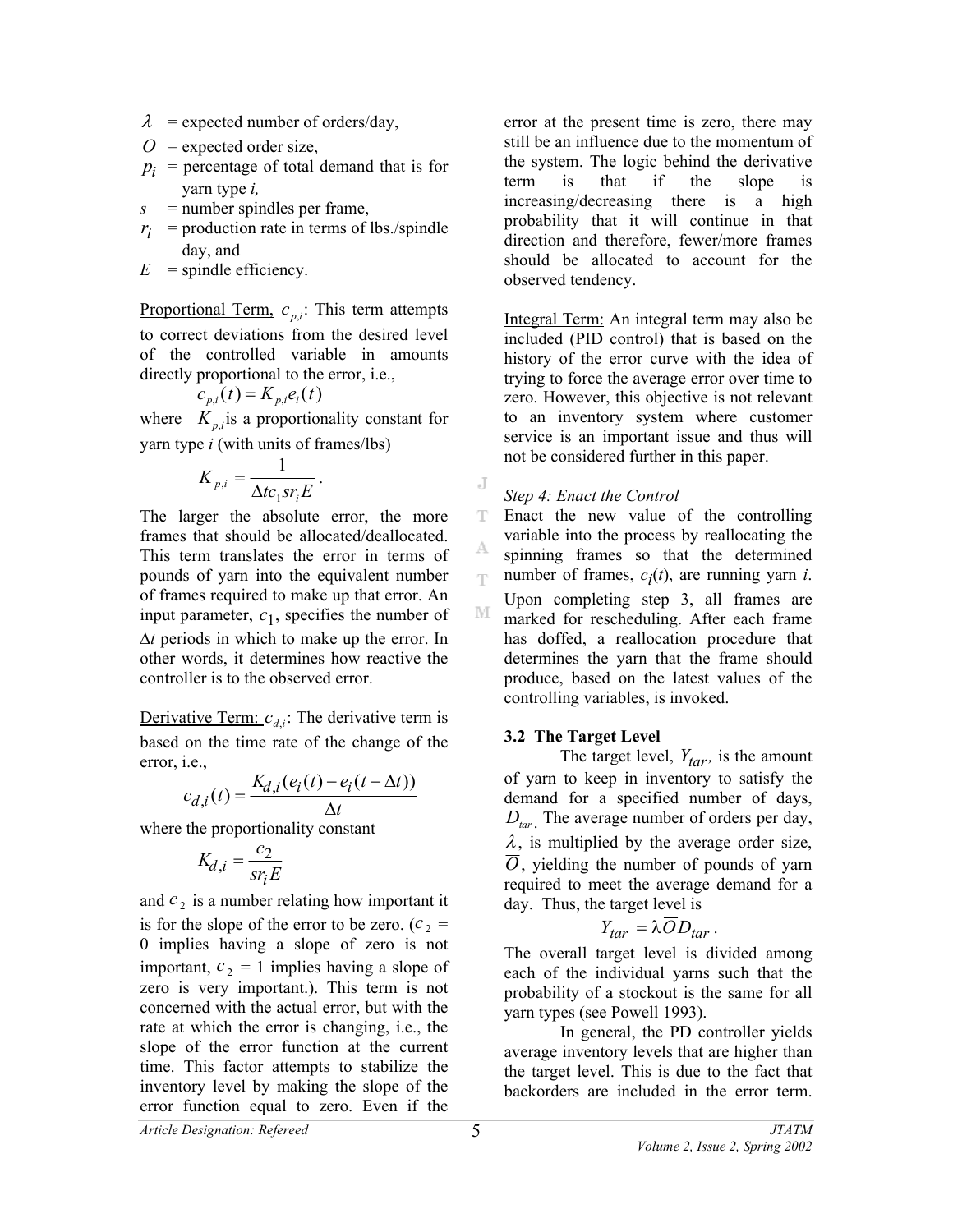The target algorithm seeks an inventory level that is equal to the target level assuming all backorders are filled and all *WIP* is completed. Since the shipping of orders is assumed to be spread across the entire week, yarn will be held in inventory until it is shipped. This will make the average inventory level higher than its target level.

### **3.3 Choosing a value for** ∆*t*

 The ∆*t* value determines how often the target algorithm is evaluated. It must be set to a value that makes sense within the context at hand. For example, assume the plant runs on a six day week where weekly contract orders arrive on Monday, the first day of the week. To react quickly to these orders, the algorithm should be called soon after these orders have arrived. Therefore, a ∆*t* value such that the net inventory position is evaluated shortly after the arrival of the weekly contract orders is preferred.

 Spot orders can arrive at anytime. The more often the target algorithm is invoked, the sooner the controller can react to these orders. Thus, in general, it is better to use smaller values of ∆*t*.

 In this experimentation ∆*t* is set to one day. Not only does this react quickly to customer orders but it is a logical choice, i.e., re-evaluating the inventory position and determining the frame schedule for the day each morning makes more sense than reevaluating it, say, every day and a half.

### **3.4 Determination of the**  $c_1$  **and**  $c_2$  **values**

Since the system exhibits stochastic behavior, determination of the optimal parameter values  $(c_1$  and  $c_2$ ) for the algorithm is difficult. Additionally, it is desirable that the algorithm be robust, i.e., able to work well under a variety of operating conditions. Therefore, the approach taken here is to find good values for the parameters experimentally.

 Generally in process control, the proportional term has the greatest impact in the ability of the controller to perform well. This term can be thought of as a macro

tuning knob while the derivative term is a fine tuning knob. The  $c<sub>j</sub>$  value designates the number of ∆*t* periods in which to make up the error. The  $c_2$  value designates how important it is to have the slope of the error curve equal to zero. This factor handles the desire to have a constant, predictable inventory with small standard deviation. In some cases, the contribution of this parameter goes against the contribution of the  $c_1$  parameter (such as when error is negative with an increasing slope). Other times,  $c_2$  enhances the impact of  $c_1$  (such as when error is negative with a decreasing slope).

 The Nelder Mead (Olsson 1974 and Olsson and Nelson 1975) optimization procedure can be used to find a local minima of a multi-parameter function. It is an efficient and direct search algorithm that moves towards the smaller values by moving away from high function values.

The goal is to find values for  $c<sub>1</sub>$  and  $c<sub>2</sub>$  that perform well over a large range of key input parameters. A half-factorial design was used with two levels for each of the following five factors: Number of Yarns, Capacity Utilization, Product Mix, Number of Spinning Frames, and Target Inventory Level. The function evaluated at each design point is the percent difference between the time weighted NIP value and the target level (percent error), averaged over 16 runs of length *T*, *i.e.*,

$$
f = \frac{1}{16} \sum_{i=1}^{16} \frac{1}{T} \int_{0}^{T} \left| \frac{\text{NIP}_i(t) - y_{tar, i}}{y_{tar, i}} \right| dt
$$

 The Nelder-Mead algorithm generates a simplex of *v* vertices where each vertex is a function of *v-*1 variables. In this case the variables are  $c_1$  and  $c_2$  and the simplex has 3 vertices. Given a *vth* order simplex, the algorithm generates another point that is a reflection of the point with the largest function value through the midpoint of the other points. The objective is to replace the point with the highest value. Based on the function evaluation at the new

 $\mathcal{A}$ 

T

А Ŧ

M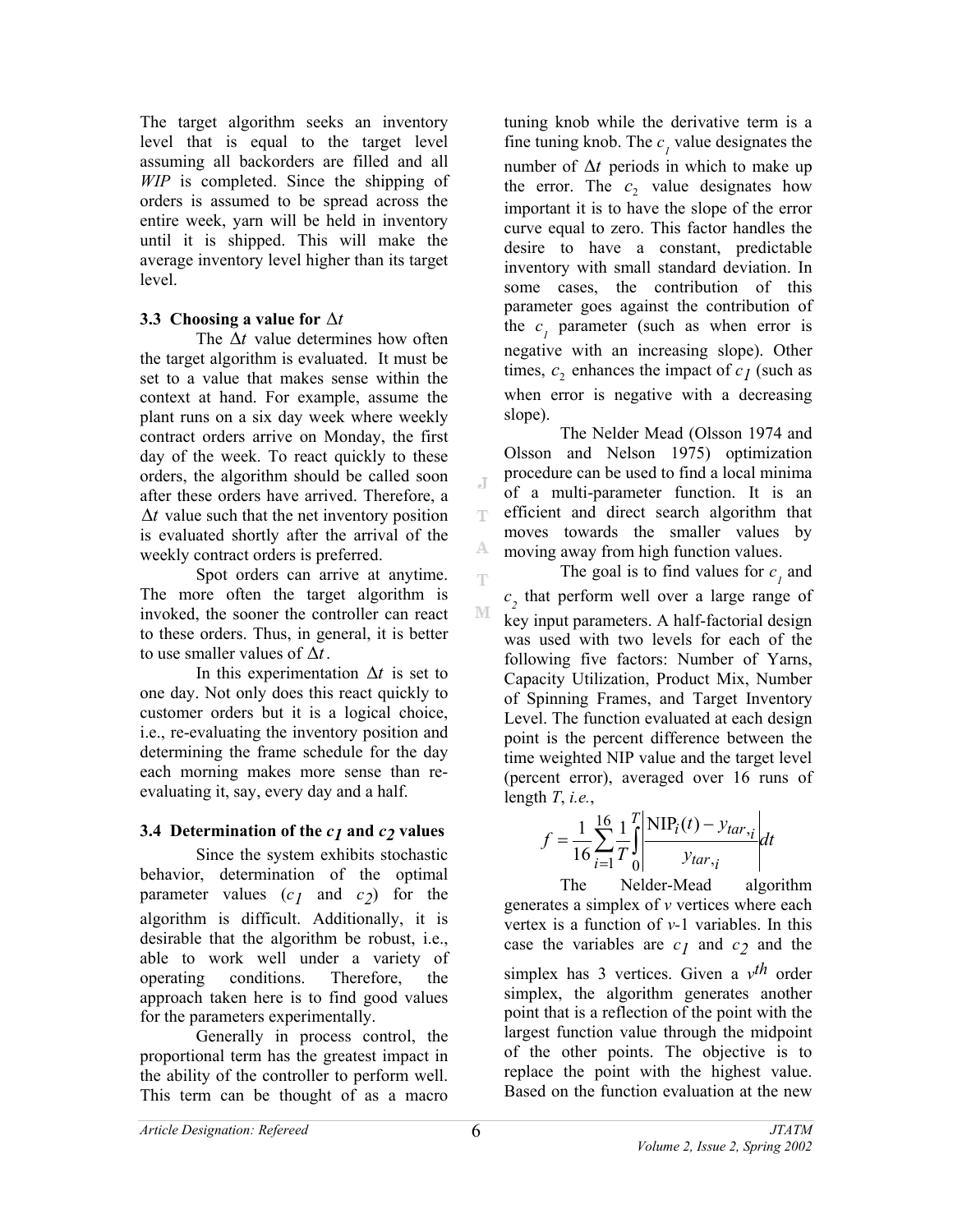point compared with those in the simplex, a new simplex is generated and the process is repeated. The algorithm is terminated when the difference between function evaluations at the simplex points is less than a given value or when the percent change within the points themselves is less than a given value.

 Using the Nelder-Mead algorithm it was determined that the best point is at  $c_1$ =3.075,  $c_2$ =0.00747. Through rounding this optimal point, the simpler values of  $c_1$ =3,  $c_2$ =0 are chosen as those which will perform well under a wide range of plant configurations. Since the demand is uncorrelated, it is intuitive that the  $c_2$  value goes to zero. If demand was correlated, then it would be expected that the  $c_2$  value would not be zero. The correlated demand case is explored in King, Brain and Thoney, 2001.

#### **4. Comparison of the Algorithms**

#### **4.1 Comparison Criteria**

 As mentioned previously, the PD algorithm tends to have an average inventory that is slightly larger than the target level. A min/max algorithm, on the other hand, tends to keep the average inventory level closer towards the minimum level. These characteristics are most obvious in cases with a large number of yarns (18-36 yarns). Because of this, the min/max algorithm cannot be accurately compared to the PD algorithm with a target level halfway between the min/max levels. In order to compare performance measures such as percentage of on-time orders and the variance of the inventory level, only cases that have approximately the same average inventory level are compared, regardless of their user-specified target or min/max levels. Separate scenarios involving 6, 12, 18, 24 and 36 yarn types were simulated over a 5 year horizon. For each scenario, the PD control algorithm was evaluated. The results were compared to min/max control where two levels of *target range* (1-day and 5-day) were tested with both dedicated and undedicated frames. In the figures that

follow, the 18-yarn scenarios are representative. For the sake of brevity, the results below are for the 18-yarn cases unless otherwise stated.

 In comparing the PD and the min/max algorithms, the performance measures of interest are the percentage of on-time orders, inventory variance, and the number of frame changeovers. The first relates directly to service. Inventory variance is important because a plant that has a steady inventory level can more likely meet demand. Inventory can also be thought of as safety stock for customer orders. Therefore, lower variability in the inventory allows for lower levels of inventory to be carried without sacrificing customer service. Frame changeovers relate to the variable component of operating cost. Achieving low inventory levels with fewer frame changeovers is more economically profitable for plants.

#### **4.2 Orders Shipped On-Time**  q.



#### Figure 2: Percentage of On-Time Orders vs. Inventory

Figure 2 shows the average inventory levels needed for each algorithm to achieve a certain percentage of overall orders shipped within 5 days. Notice that for the min/max algorithms, the target range has little effect, but not dedicating any frames yields better on-time shipments than dedicating frames. In general, the PD algorithm is able to achieve a given level of service with less inventory than the various forms of the min/max algorithm. For

J.

т

A.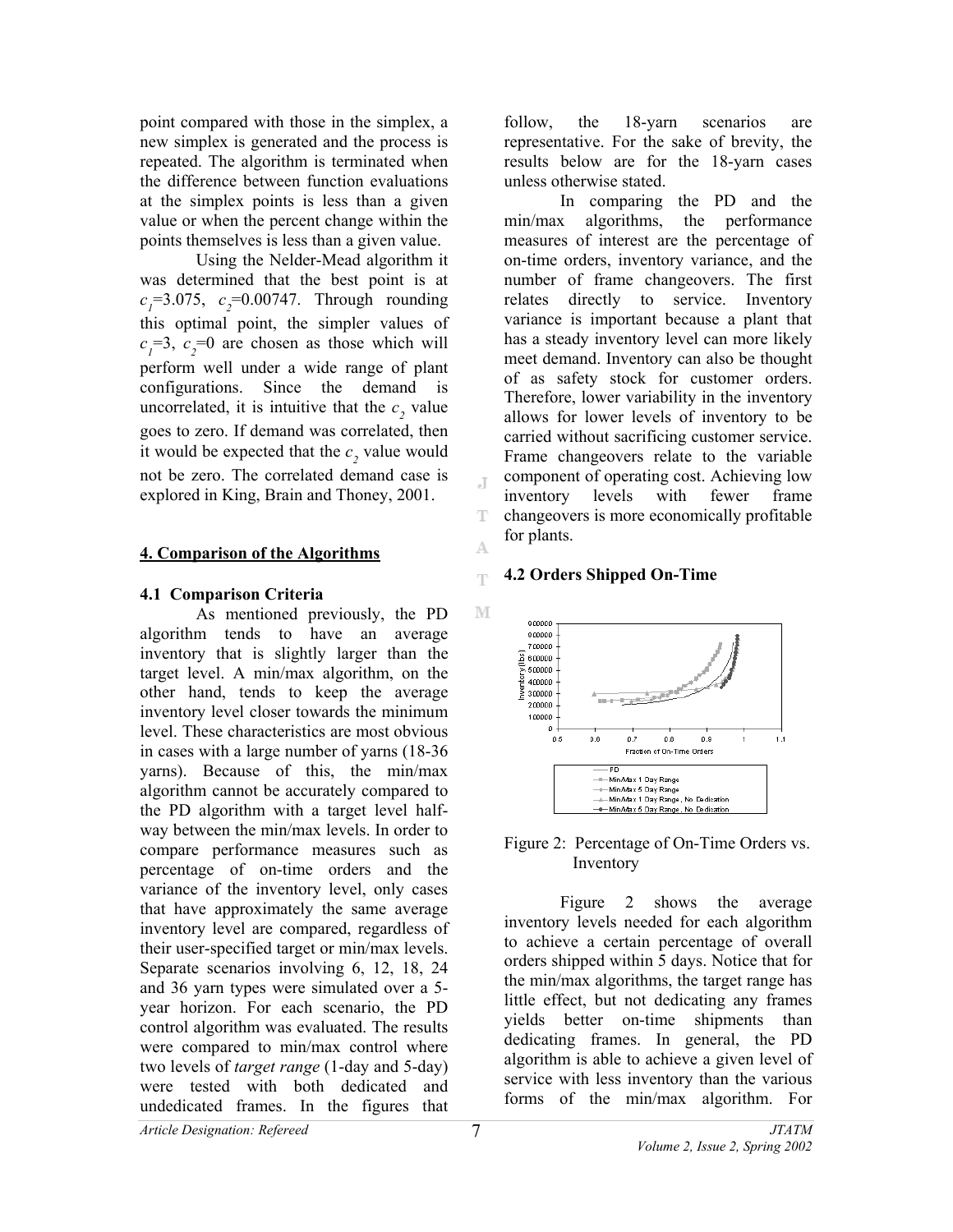example at about 80% on-time shipping, the PD algorithm requires over 20% less inventory than any form of the min/max algorithm. However, at on-time levels above 90% the non-dedicated frame version of min/max outperforms the PD algorithm. This is achieved at the expense of frame changeovers and is discussed in section 4.4

#### **4.3 Inventory Standard Deviation**

 The PD algorithm results in significantly lower inventory variance. Figure 3 shows the average standard deviation of the inventory level for each of the five algorithms tested. The PD algorithm has lower variance at any inventory level than any variation of the min/max algorithm. The standard deviations for the min/max algorithm with no dedicated frames were similar regardless of the target range. The same is true for the min/max algorithm with dedicated frames.



Figure 3: Inventory vs. Inventory Standard Deviation

#### **4.4 Frame Changeovers**

The no-dedicated frame versions of the min/max algorithm show better shipping performance compared to the PD algorithm at high levels of service requirement. However, as shown in Figure 4, the PD algorithm has fewer changeovers at all levels of inventory. What changeover costs are incurred by the min/max no-dedicated

frame algorithm to achieve its better shipping performance? And what does fewer changeovers mean to the PD algorithm in terms of shipping statistics? To answer these questions, Tables 1 and 2 were constructed showing 95% confidence intervals of the difference between the PD algorithm and the various min/max algorithms.

Operating with an average inventory of about 456,000 lbs., the min/max algorithm with a 1 day target range and nodedicated frames can achieve with 95% confidence at best a 4.3% increase in ontime orders over the PD algorithm but at a cost of an extra 14.5 to 24.1 frame changeovers per day. At a high average inventory level of about 738,000 lbs, the min/max algorithm with a 5 day target range and no-dedicated frames can achieve at best a 2.09% increase in on-time orders over the PD algorithm but at a cost of an extra 11.0 to 19.1 frame changeovers per day.



Figure 4: Inventory vs. Frame Changeovers

Table 1: Confidence Intervals of the Differences Between the PD Algorithm and Min/Max Algorithms with Dedicated Frames

 $\mathbb T$ 

Ŧ

Â

Ŧ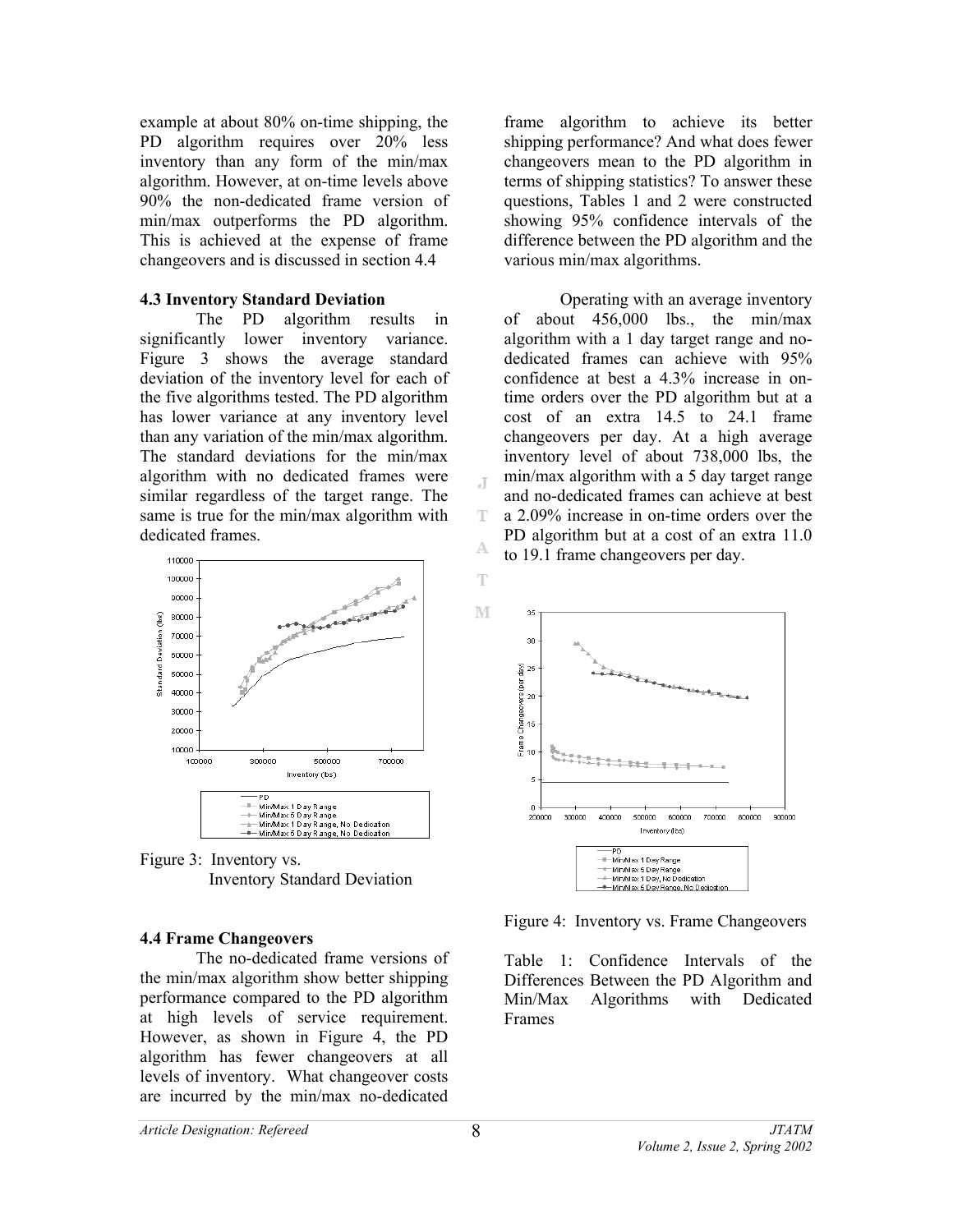|                             | Min/Max - 1 day range<br>(Dedicated Frames) |                            | Min/Max - 5 day range<br>(Dedicated Frames) |                            |
|-----------------------------|---------------------------------------------|----------------------------|---------------------------------------------|----------------------------|
| Inv. Level<br>$(1000s$ lbs) | Percent on-<br>time orders                  | Daily frame<br>changeovers | Percent on-<br>time orders                  | Daily frame<br>changeovers |
| 236-237                     | 9.53, 19.18                                 | $-7.3, -4.9$               |                                             |                            |
| 264-266                     | 2.83, 11.58                                 | $-6.2, -3.8$               | 2.18, 9.30                                  | $-5.5, -3.3$               |
| 2.97                        |                                             |                            |                                             |                            |
| 374-379                     |                                             |                            |                                             |                            |
| 454-459                     | 1.46, 9.80                                  | $-4.7, -2.3$               | 1.54, 9.10                                  | $-4.4, -2.3$               |
| 502-505                     |                                             |                            |                                             |                            |
| 554-559                     | 0.66, 8.41                                  | $-4.3, -2.2$               | 0.82, 8.78                                  | $-4.1, -2.0$               |
| 596-599                     |                                             |                            |                                             |                            |
| 689-691                     | 0.03, 7.06                                  | $-3.8, -1.8$               | 0.17, 7.15                                  | $-3.6, -1.6$               |
| 737-739                     |                                             |                            |                                             |                            |

Table 2: Confidence Intervals of the Differences Between the PD Algorithm and Min/Max Algorithms with No Dedication

|                             | Min/Max - 1 day range<br>(No Dedication) |                            | Min/Max - 5 day range<br>(No Dedication) |                            |
|-----------------------------|------------------------------------------|----------------------------|------------------------------------------|----------------------------|
| Inv. Level<br>$(1000s$ lbs) | Percent on-<br>time orders               | Daily frame<br>changeovers | Percent on-<br>time orders               | Daily frame<br>changeovers |
| 236-237                     |                                          |                            |                                          |                            |
| 264-266                     |                                          |                            |                                          |                            |
| 297                         | 8.29.34.92                               | $-31.5, -18.4$             |                                          |                            |
| 374-379                     | $-5.61, 2.40$                            | $-26.3, -15.3$             | $-7.44, -0.10$                           | $-24.2, -14.7$             |
| 454-459                     | $-4.32, -0.36$                           | $-24.1, -14.5$             | $-4.85, -0.20$                           | $-23.3, -14.5$             |
| 502-505                     | $-4.15, -0.16$                           | $-22.5, -14.0$             | $-3.9, -0.02$                            | $-22.3, -13.9$             |
| 554-559                     | $-3.59, -0.05$                           | $-21.3, -13.5$             | $-4.24, -0.23$                           | $-20.7, -13.2$             |
| 596-599                     |                                          |                            | $-3.10, -0.04$                           | $-20.6, -13.2$             |
| 689-691                     | $-2.18, 0.10$                            | $-19.4. -12.4$             |                                          |                            |
| 737-739                     |                                          |                            | $-2.09, 0.18$                            | $-19.1, -11.0$             |

#### **5. PD Sensitivity Analysis**

 While the experimental design used to test the performance of the PD algorithm encompassed input parameters such as number of frames, number of yarns, product mix and utilization, it is important to determine the impact of the individual parameters. Thus, algorithm performance is examined for robustness across a variety of input parameters. Factors considered in this section are target inventory level and the yarn to frame ratio. A plant manager must know the potential consequences on performance when considering changes in the system such as introducing new yarns or lowering the inventory level. The limits of applicability and performance of the PD algorithm are explored. An experimental design consisting of 16 runs was used for each target level between 1 and 15 days. Results for key output parameters were averaged over the 16 runs to compute a value for the given target level.

#### **5.1 Impact of the Inventory Target Level**

 The results from simulations using the PD algorithm were examined to determine the impact of the target level on the performance parameters. Figure 5 shows a nearly linear relationship between the actual inventory level and the target inventory level. At smaller inventory levels, there is a slight curvature in the graph because the target level was not sufficient to meet demand. This implies that a certain level of inventory is needed to meet demand and the algorithm will produce that level even though it is higher than expected. After that level is achieved, the increase in inventory is proportional to increases in the target level of inventory as shown by the linear relationship.





 The absolute error between the actual level of inventory and the desired level of inventory decreases as the target level increases as shown in Figure 6. There are fewer customer backorders as inventory level increases since there is more inventory in the system to satisfy demand. Thus, the slope of the error curve begins to level off. Figure 6 shows this occurring around a target inventory of ten days. No matter what the target level, there will always be a certain amount of error in the system. This is due to the fact that demand occurs instantaneously (orders arrive as a group) while the production rate is finite. Thus, it takes some time to make the stock to return the inventory to its target level.

 $\overline{A}$ 

T

A

Ŧ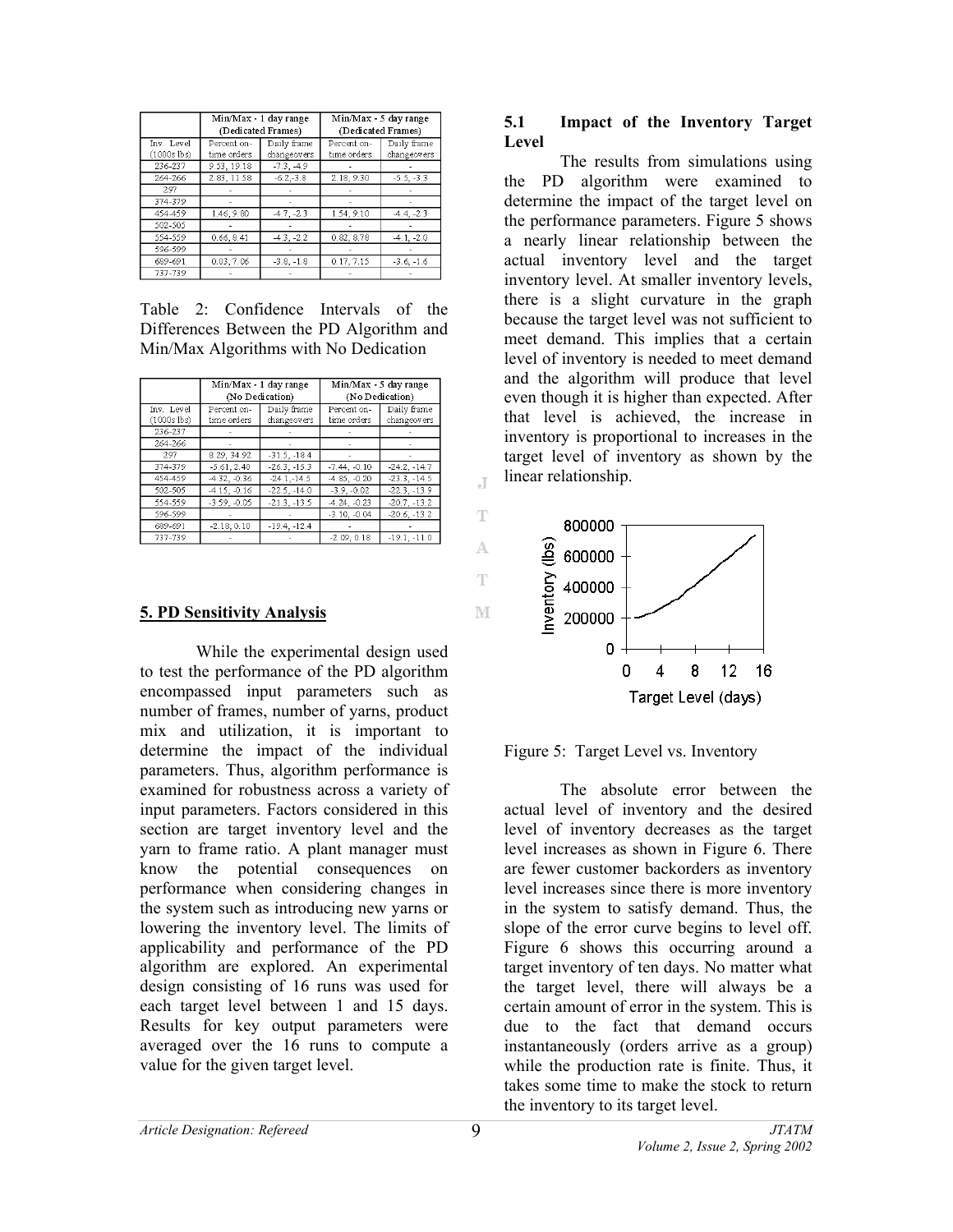

Figure 6: Target Level vs. NIP Error

 Figure 7 shows how order leadtimes are affected by target inventory level. As target inventory increases, order leadtimes decrease. The largest impact is seen in the smallest inventory levels.



Figure 7: Target Level vs. Order Lead-Time

#### **5.2 Impact of Yarn/Frame Ratio**

Two-year simulation runs were performed varying the number of frames from 6 to 60 and the number of yarns from 6 to 36. The yarn to frame ratio has a direct impact on the on-time orders and order leadtime. Figure 8 shows an approximately linear relationship between this ratio and the order lead-time. At small ratios, the leadtime is almost variance free. As it climbs above 1, the variance increases. Thus, a plant manager can determine the number of machines needed given a target lead-time and the number of yarn types to produce. It also shows that production variety can be harmful to performance.



Figure 8: Yarn to Frame Ratio vs. Order Lead-Time

#### **6. Conclusions**

q.

The PD algorithm performs much better than the min/max algorithm in terms of shipping performance, inventory  $\overline{A}$ variance, and frame changeovers. This algorithm results in an average inventory T that is larger than the desired target level. A. The PD algorithm is relatively stable when considering the impact of capacity utilization, percentage of contract orders, and demand mix on overall on-time shipping M. performance. A target level of reasonable size (depending on the number of yarns) should be chosen to ensure a small error term as well as good shipping statistics. If the target level is too small, the percentage of on-time orders will suffer.

Much of the PD sensitivity analysis yielded expected results and thus verifies the correctness of the model. One important aspect uncovered was the importance of the yarn-to-frame ratio on performance. In the scenario used, models with a yarn-to-frame ratio under 0.75 experienced ideal performance. While the number of frames and yarns are important parameters individually, together their ratio is a determining factor of the system's performance. With this in mind, the value of this experimentation is not just in the numbers and graphs presented, but in the fact that plant managers should not necessarily focus on one parameter, but on the possible interaction of two or more parameters.